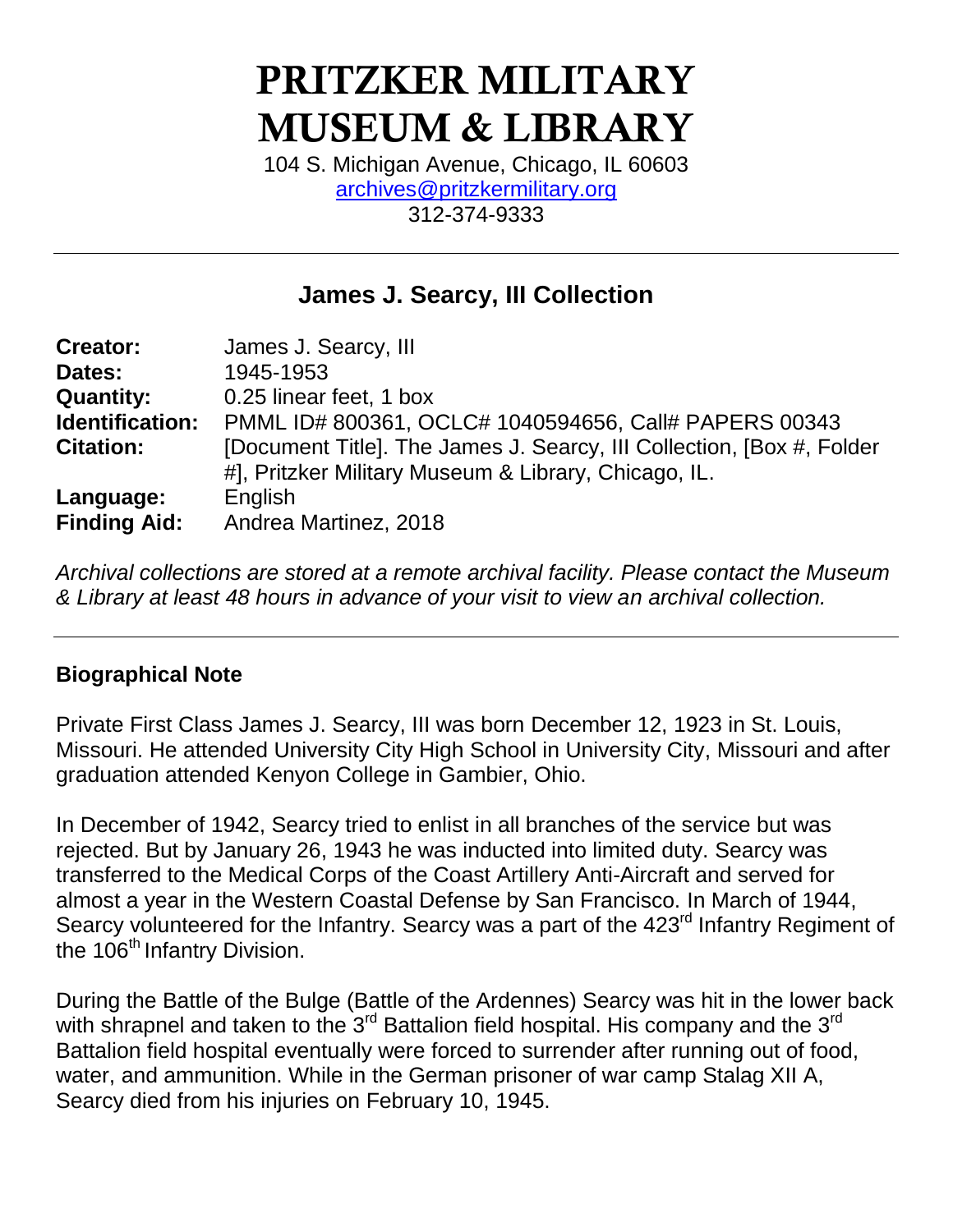#### **Scope and Content of the Collection**

The James J. Searcy, III Collection includes a scrapbook that contains letters, telegrams, photographs, and awards from James J. Searcy, III death in World War II. Also included in this collection is a book dedicated to soldiers that died during the war.

#### **Arrangement**

The majority of the collection arrived contained in a scrapbook. The original binder and page covers of the scrapbook have been separated, but the original order of pages and materials has been maintained.

## **Rights**

Copyrights held by unknown donor were transferred to the Pritzker Military Museum & Library. All other rights are held by the author or publisher. Users assume responsibility for following copyright laws as established by US Code Title 17.

#### **Separations**

| <b>Item ID</b> | Call<br><b>Number</b> | <b>Description</b>                                                                                              | Location |
|----------------|-----------------------|-----------------------------------------------------------------------------------------------------------------|----------|
| 800361004      |                       | St. Louis Post-Dispatch newspaper from<br>December 18, 1994, "The Battle of the Bulge: GI<br>Joe's Finest Hour" |          |

### **Key Subjects**

This collection is indexed under the following headings in the Library's online catalog. Researchers interested in materials about related topics, persons, or places should search the catalog using these subject headings.

### **Subjects**

Prisoner of war Saint-Avold (France) Stalag XII A. United States. Army. Infantry Division, 106th World War, 1939-1945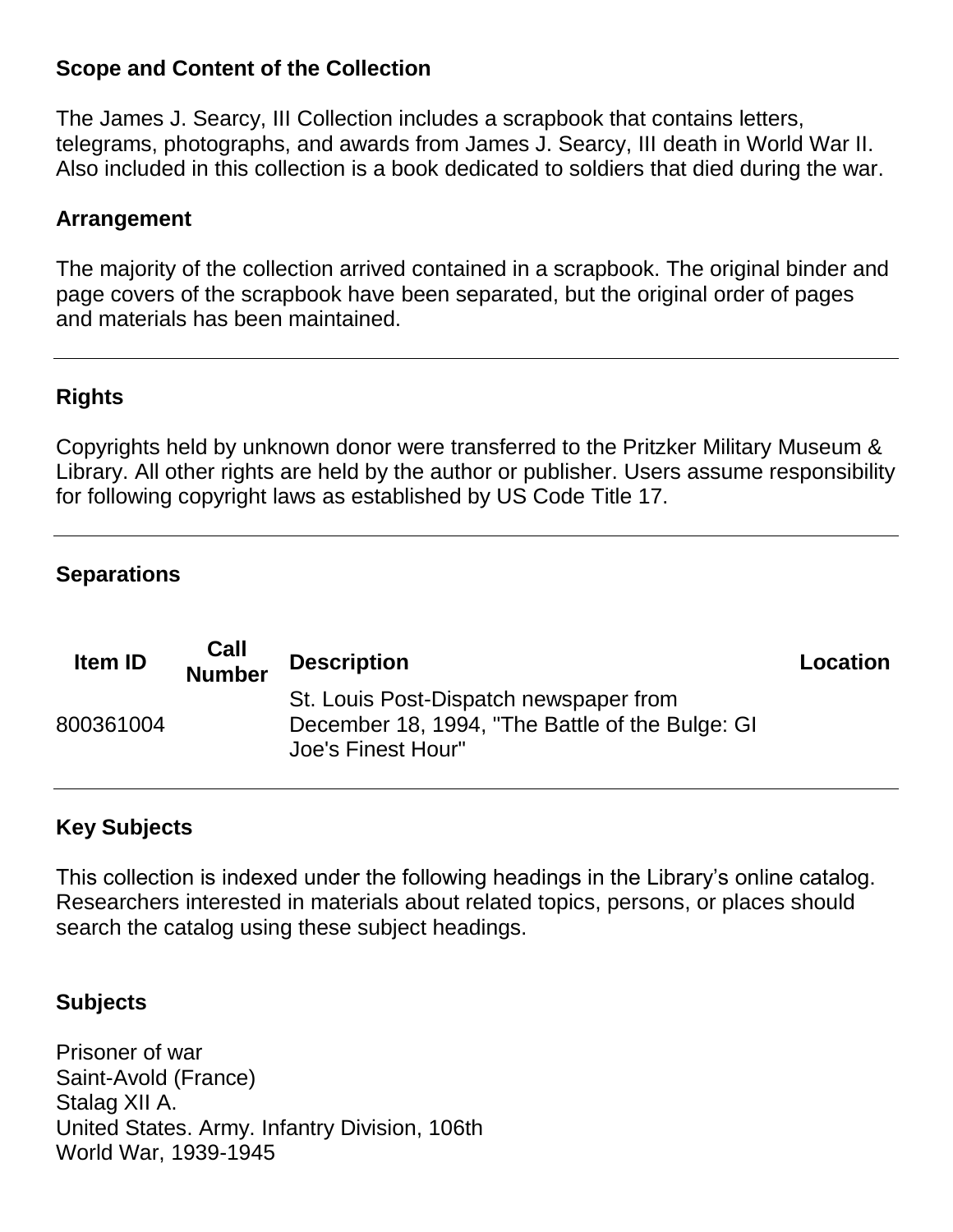# **Container List**

| Box | <b>Folder</b> | Item ID#  | <b>Title</b>                                                                                                                                                                                                                                                                                                                                                                                                            | <b>Dates</b>            |
|-----|---------------|-----------|-------------------------------------------------------------------------------------------------------------------------------------------------------------------------------------------------------------------------------------------------------------------------------------------------------------------------------------------------------------------------------------------------------------------------|-------------------------|
| 1   | $1 - 17$      | 800361001 | <b>Scrapbook</b>                                                                                                                                                                                                                                                                                                                                                                                                        | 1945-1947               |
| 1   | 1             |           | Loose items at front of scrapbook: Page of<br>four photographs of James J. Searcy, III with<br>his parents and alone, "Kenyon College<br>Pictures"; The Penn Mutual Life Insurance<br>Company sheet of blank stationary                                                                                                                                                                                                 | u.d.                    |
| 1   | 2             |           | Page 1: Western Union telegram about James<br>D. Searcry III has been reported missing on<br>December 21, 1944; Copy of Prisoner of War<br>postcard from Stalag XIIA for James Searcy;<br>Copy of Prisoner of War postcard from Stalag<br>XIIA for James Searcy; Western Union<br>telegram about James Searcy III had been<br>reported missing has died while in a German<br>POW camp from injuries on January 10, 1945 | 1/13/1945-<br>3/25/1945 |
| 1   | 3             |           | Between page 1 and 2: Letter to James J.<br>Searcy, Jr. from Major General J.A. Ulio that<br>the previous letter which stated James J.<br>Searcy III, died on January 10, 1945 was<br>incorrect and that he died on February 10,<br>1945                                                                                                                                                                                | 5/14/1945               |
| 1   | 4             |           | Page 2: Letter to James J. Searcy, Jr. from<br>Major General J.A. Ulio to confirm the<br>telegram notifying them of their son's death on<br>January 10, 1945 from paraplegia due to a<br>fractured spine while a POW                                                                                                                                                                                                    | 3/24/1945               |
| 1   | 5             |           | Between page 2 and 3: Letter to James J.<br>Searcy, Jr. from Major General J.A. Ulio to<br>confirm the recent telegram notifying that their<br>son was missing in action since December 21,<br>1944                                                                                                                                                                                                                     | 5/1/1945                |
| 1   | 6             |           | Page 3: Note on Ampco Tools paper that<br>reads "Combat Infantryman award--(copy)"                                                                                                                                                                                                                                                                                                                                      | u.d.                    |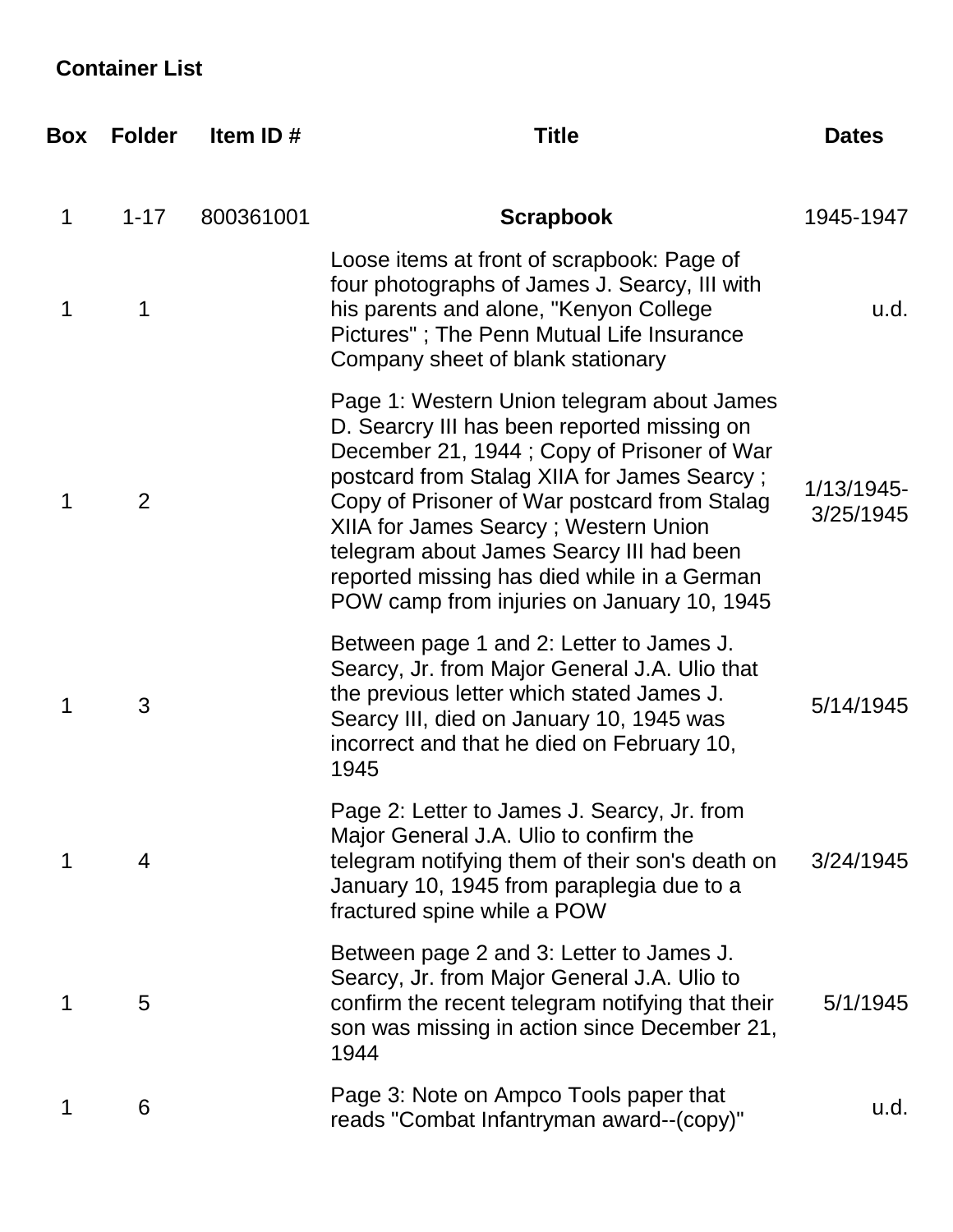| $\mathbf 1$ | $\overline{7}$ | Page 4: Newspaper clipping "Casualties From<br>This Area: 3 give lives in war, 10 reported<br>missing" January 15, 1945; Newspaper<br>clipping "Casualty List Shows 9 Dead, 18<br>Wounded" St. Louis Star-Times March 23,<br>1945                                                                                                                                                                                                       | 1/15/1945-<br>3/23/1945 |
|-------------|----------------|-----------------------------------------------------------------------------------------------------------------------------------------------------------------------------------------------------------------------------------------------------------------------------------------------------------------------------------------------------------------------------------------------------------------------------------------|-------------------------|
| $\mathbf 1$ | 8              | Page 5: Clipping "The Story of America's<br>106th Infantry Division"                                                                                                                                                                                                                                                                                                                                                                    | 1/21/1945               |
| $\mathbf 1$ | 9              | Page 6: Purple Heart award certificate for<br>James J. Searcy, III; Certificate In Memory of<br>James J. Searcy, III from Franklin D.<br>Roosevelt                                                                                                                                                                                                                                                                                      | $5/19/1945$ ,<br>u.d.   |
| $\mathbf 1$ | 10             | Page 7: Excerpt from The lota Owl from June<br>20, 1945, "PFC James Jasper Searcy, '46"                                                                                                                                                                                                                                                                                                                                                 | 6/20/1945               |
| $\mathbf 1$ | 11             | Page 8: Photograph of James J. Searcy, III<br>grave in Frisine, Germany, and two smaller<br>photographs of St. Avold American Military<br>Cemetary-near Metz, France; Seven<br>photographs of St. Avold American Military<br>Cemetary                                                                                                                                                                                                   | u.d.                    |
| $\mathbf 1$ | 12             | Page 9: Article "The Battle of the Bulge" by Lt.<br><b>Gen. Walter Bendell Smith</b>                                                                                                                                                                                                                                                                                                                                                    | u.d.                    |
| 1           | 13             | Page 10: Continuation of article "Battle of the<br>Bulge" by Lt. Gen. Walter Bendell Smith                                                                                                                                                                                                                                                                                                                                              | u.d.                    |
| 1           | 14             | Page 11: Continuation of article "Battle of the<br>Bulge" by Lt. Gen. Walter Bendell Smith                                                                                                                                                                                                                                                                                                                                              | u.d.                    |
| 1           | 15             | Page 12: Continuation of article "Battle of the<br>Bulge" by Lt. Gen. Walter Bendell Smith and a<br>map of the Rhine Province with Prüm<br>underlined, Limburg circled and underlined,<br>and St. Vith handwritten next to the map;<br>Memo "Company L- 423rd Infantry, 106th<br>Division, June 19th, 1946-S/Sgt. John<br>Dougherty" that details the days leading up to<br>when James J. Searcy, III was injured and<br>taken as a POW | u.d.,<br>6/19/1946      |